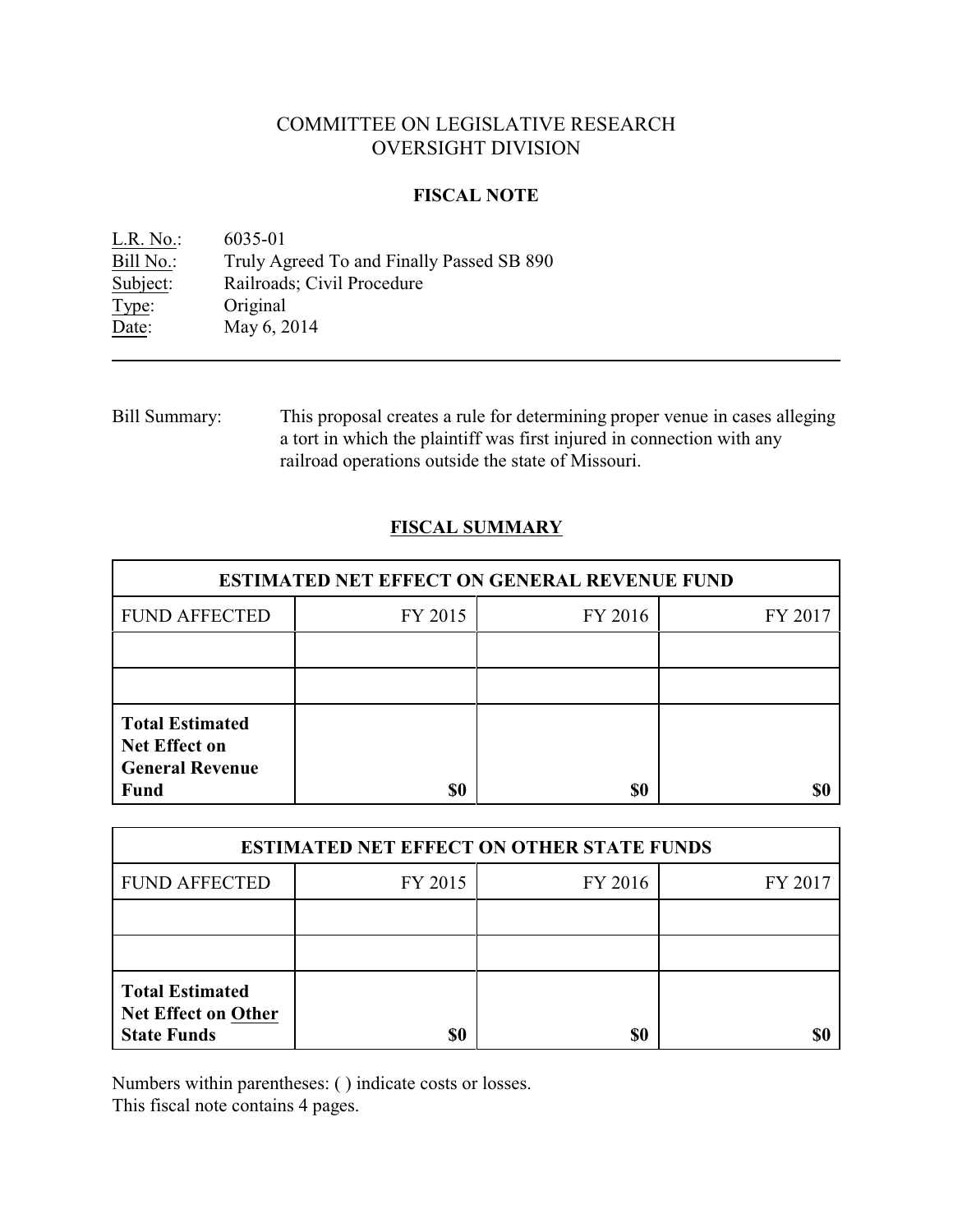L.R. No. 6035-01 Bill No. Truly Agreed To and Finally Passed SB 890 Page 2 of 4 May 6, 2014

| <b>ESTIMATED NET EFFECT ON FEDERAL FUNDS</b>                               |         |         |         |  |
|----------------------------------------------------------------------------|---------|---------|---------|--|
| <b>FUND AFFECTED</b>                                                       | FY 2015 | FY 2016 | FY 2017 |  |
|                                                                            |         |         |         |  |
|                                                                            |         |         |         |  |
| <b>Total Estimated</b><br><b>Net Effect on All</b><br><b>Federal Funds</b> | \$0     | \$0     |         |  |

| <b>ESTIMATED NET EFFECT ON FULL TIME EQUIVALENT (FTE)</b>    |         |         |         |  |
|--------------------------------------------------------------|---------|---------|---------|--|
| <b>FUND AFFECTED</b>                                         | FY 2015 | FY 2016 | FY 2017 |  |
|                                                              |         |         |         |  |
|                                                              |         |         |         |  |
| <b>Total Estimated</b><br><b>Net Effect on</b><br><b>FTE</b> |         |         |         |  |

 $\Box$  Estimated Total Net Effect on All funds expected to exceed \$100,000 savings or (cost).

 $\Box$  Estimated Net Effect on General Revenue Fund expected to exceed \$100,000 (cost).

| <b>ESTIMATED NET EFFECT ON LOCAL FUNDS</b> |         |         |         |  |
|--------------------------------------------|---------|---------|---------|--|
| FUND AFFECTED                              | FY 2015 | FY 2016 | FY 2017 |  |
| <b>Local Government</b>                    | \$0     | \$0     |         |  |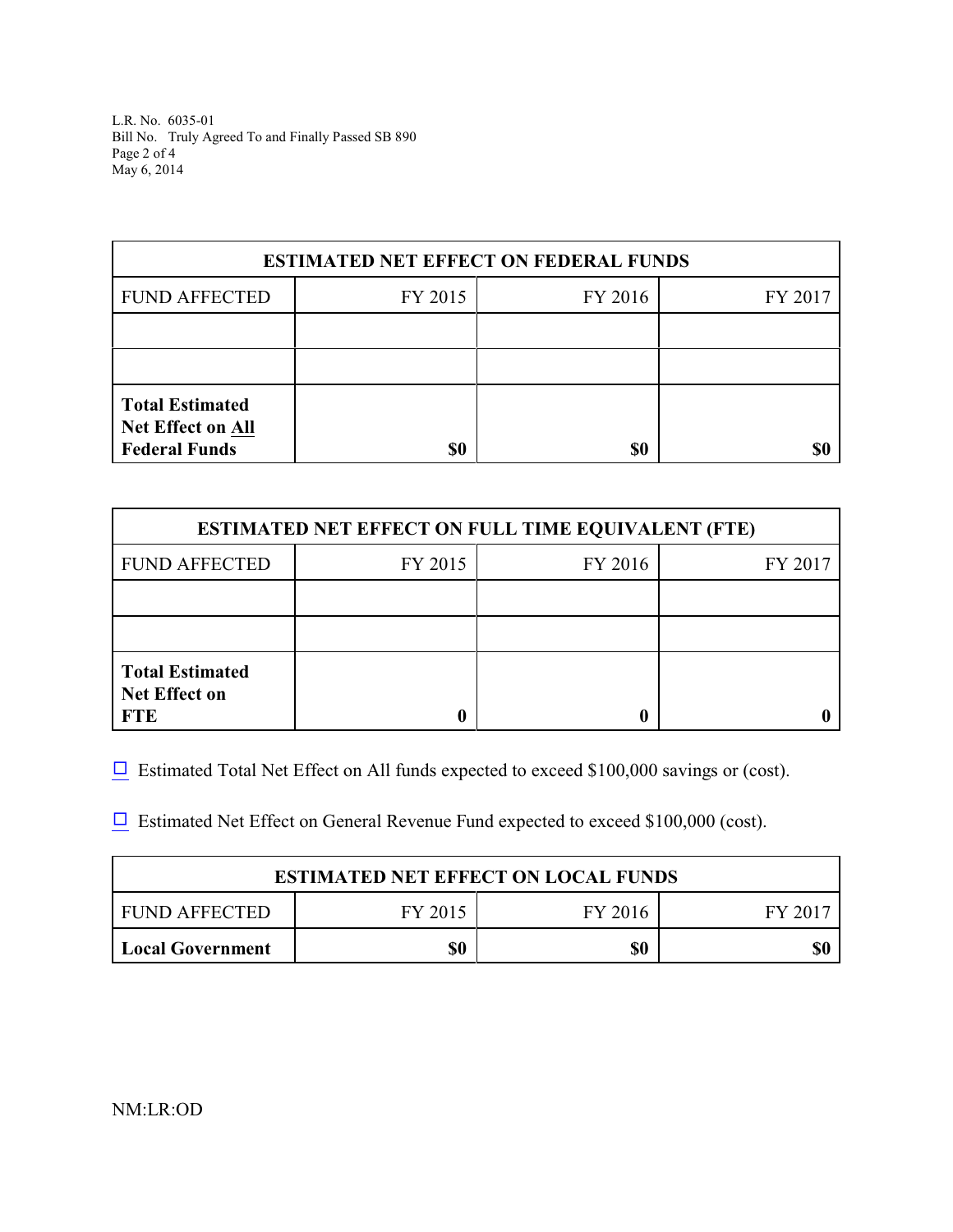L.R. No. 6035-01 Bill No. Truly Agreed To and Finally Passed SB 890 Page 3 of 4 May 6, 2014

### **FISCAL ANALYSIS**

### ASSUMPTION

Officials at the **Office of the Attorney General** assume that any potential costs arising from this proposal can be absorbed with existing resources.

Officials at the **Missouri Department of Transportation**, the **Office of Prosecution Services**, the **Office of the State Public Defender** and the **Office of the State Courts Administrator** each assume no fiscal impact to their respective agencies from this proposal.

| FISCAL IMPACT - State Government | FY 2015<br>$(10 \text{ Mo.})$ | FY 2016    | FY 2017                       |
|----------------------------------|-------------------------------|------------|-------------------------------|
|                                  | <u>\$0</u>                    | <u>\$0</u> | $\underline{\underline{\$0}}$ |
| FISCAL IMPACT - Local Government | FY 2015<br>$(10 \text{ Mo.})$ | FY 2016    | FY 2017                       |
|                                  | $\underline{\underline{\$0}}$ | <u>\$0</u> | $\underline{\underline{\$0}}$ |

#### FISCAL IMPACT - Small Business

No direct fiscal impact to small businesses would be expected as a result of this proposal.

#### FISCAL DESCRIPTION

The proposed legislation appears to have no direct fiscal impact.

This legislation is not federally mandated, would not duplicate any other program and would not require additional capital improvements or rental space.